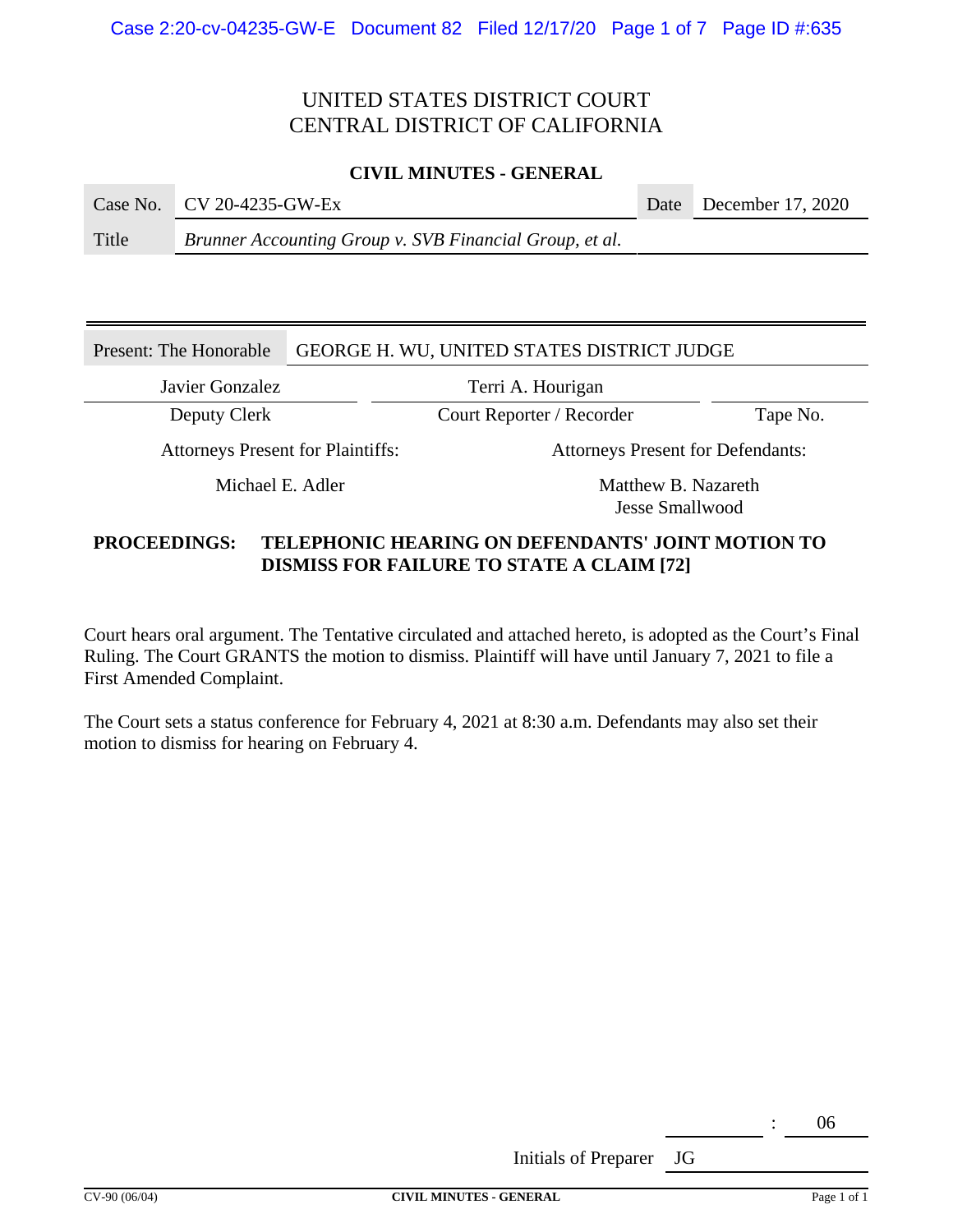*Brunner Accounting Grp. v. SVB Fin. Grp. et al.*; Case No. 2:20-cv-04235 Tentative Ruling on Motion to Dismiss

## **I. Background1**

This putative class action arises out of the Paycheck Protection Program ("PPP"), a \$669 billion small-business loan program created by Congress to help businesses continue to pay their workers after the ongoing COVID-19 pandemic led to a shutdown of large portions of the economy. The PPP was established under the Coronavirus Aid, Relief, and Economic Security Act (the "CARES Act"). Although administered by the federal government through the Small Business Administration ("SBA"), loans are made by private lenders. These lenders consist of federally-insured banks and credit unions in addition to other SBA-approved entities. Applicants apply for PPP loans directly with private lenders, sometimes with the help of agents such as attorneys and accounting firms. Agents advise clients on PPP-eligibility requirements and help prepare the application forms.

The central legal question in this case is whether the PPP entitles agents to some portion of the fees paid by the federal government to the private lenders administering PPP loans, where there is no agreement between the agent and the lender requiring the lenders to pay the agents. The theory the plaintiff argues – that has been advanced and rejected by courts in similar agentfee litigation around the nation<sup>2</sup> – is that the PPP and its implementing regulations automatically entitle them to some portion of these fees regardless of whether they entered into a compensation agreement with the lenders.

Plaintiff Brunner Accounting Group was one of these agents. Brunner alleges that it assisted some of its small-business clients in securing PPP loans from Defendants<sup>3</sup>, which are

<sup>&</sup>lt;sup>1</sup> The following abbreviations are used for the filings: (1) Form 159 Fee Disclosure and Compensation Agreement ("Form 159"), ECF No. 72-3; (2) Plaintiff's Opposition to the Motion to Dismiss ("Opp."), ECF No. 74.

<sup>2</sup> *See, e.g.*, *Johnson v. JPMorgan Chase Bank, N.A.*, No. 20-cv-4100, 2020 WL 5608683, at \*1 (S.D.N.Y. Sept. 21, 2020) ("The Court holds that, absent an agreement between agent and lender, defendant banks are not required to pay agent fees."); *Sport & Wheat, CPA, PA v. ServisFirst Bank, Inc.*, No. 20-cv-5425-TKW-HTC, 2020 WL 4882416, at \*1 (N.D. Fla. Aug. 17, 2020) ("The central issue of first impression in this case is whether Plaintiff and others like it are entitled to any portion of the fees paid . . . under the [PPP]. The short answer is no.") (quotation marks and footnote omitted); *Sanchez, PC v. Bank of S. Tex.*, No. 7:20-cv-00139, at 4 (S.D. Tex. Oct. 14, 2020) (joining "the emerging consensus described by the Northern District of Florida and Southern District of New York" in dismissing similar claims).

<sup>&</sup>lt;sup>3</sup> The Defendants are: (1) Silicon Valley Bank; (2) JP Morgan Chase Bank, N.A.; (3) Bank of America, N.A.; and (4) Cross River Bank.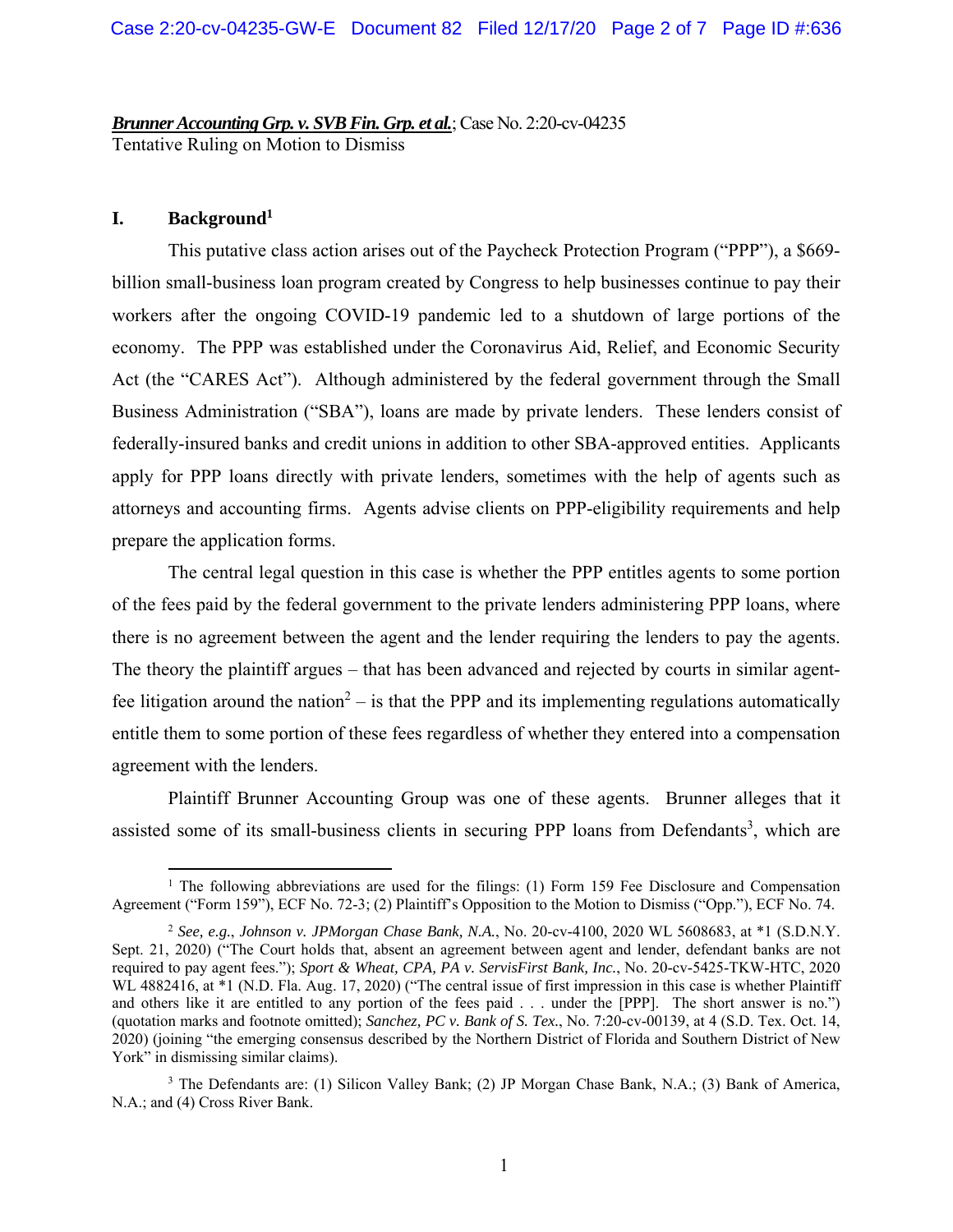several major banks that participated in the PPP. When Defendants, refused to pay Brunner, Brunner filed this lawsuit seeking declaratory relief that it is entitled to such fees under the CARES Act and asserting common law and state law claims largely based on the same theory.

The Court holds that, absent an agreement between agent and lender, lenders are not required to pay agent fees under the CARES Act or its implementing regulations. For that reason and others discussed below, the Court **GRANTS** Defendants' motions to dismiss.

### **II. Legal Standard**

Under Rule 12(b)(6), a defendant may move to dismiss for failure to state a claim upon which relief can be granted. Fed. R. Civ. P. 12(b)(6). A complaint may be dismissed for failure to state a claim for one of two reasons: (1) lack of a cognizable legal theory; or (2) insufficient facts under a cognizable legal theory. *Bell Atl. Corp. v. Twombly*, 550 U.S. 544, 555 (2007); *see also Mendiondo v. Centinela Hosp. Med. Ctr.*, 521 F.3d 1097, 1104 (9th Cir. 2008).

The court must construe the complaint in the light most favorable to the plaintiff, by accepting all allegations of material fact as true, and drawing all reasonable inferences from well-pleaded factual allegations in favor of the plaintiff. *Gompper v. VISX, Inc.*, 298 F.3d 893, 896 (9th Cir. 2002). The court is not required to accept as true legal conclusions couched as factual allegations. *Ashcroft v. Iqbal*, 556 U.S. 662, 678 (2009). While a complaint does not need detailed factual allegations to survive a Rule 12(b)(6) motion, the plaintiff must provide grounds demonstrating its entitlement to relief. *Twombly*, 550 U.S. at 555 (2007). Under the Supreme Court's decisions in *Twombly* and *Iqbal*, this requires that the complaint contains "sufficient factual matter . . . to 'state a claim to relief that is plausible on its face.'" *Iqbal*, 556 U.S. at 678 (quoting *Twombly*, 550 U.S. at 570).

#### **III. Discussion**

## A. Statutory and regulatory background

### i. *The Section 7(a) program*

The PPP was implemented through a pre-existing federal program: the SBA's Section 7(a) loan guarantee. The Section 7(a) loan program is the SBA's primary program for providing financial assistance to small businesses. It encourages private lenders to provide loans to small businesses, by guaranteeing a portion of those loans if certain conditions are satisfied. *See generally* 15 U.S.C. § 636(a).

A small business applying for a Section 7(a) loan may use an "agent" for assistance with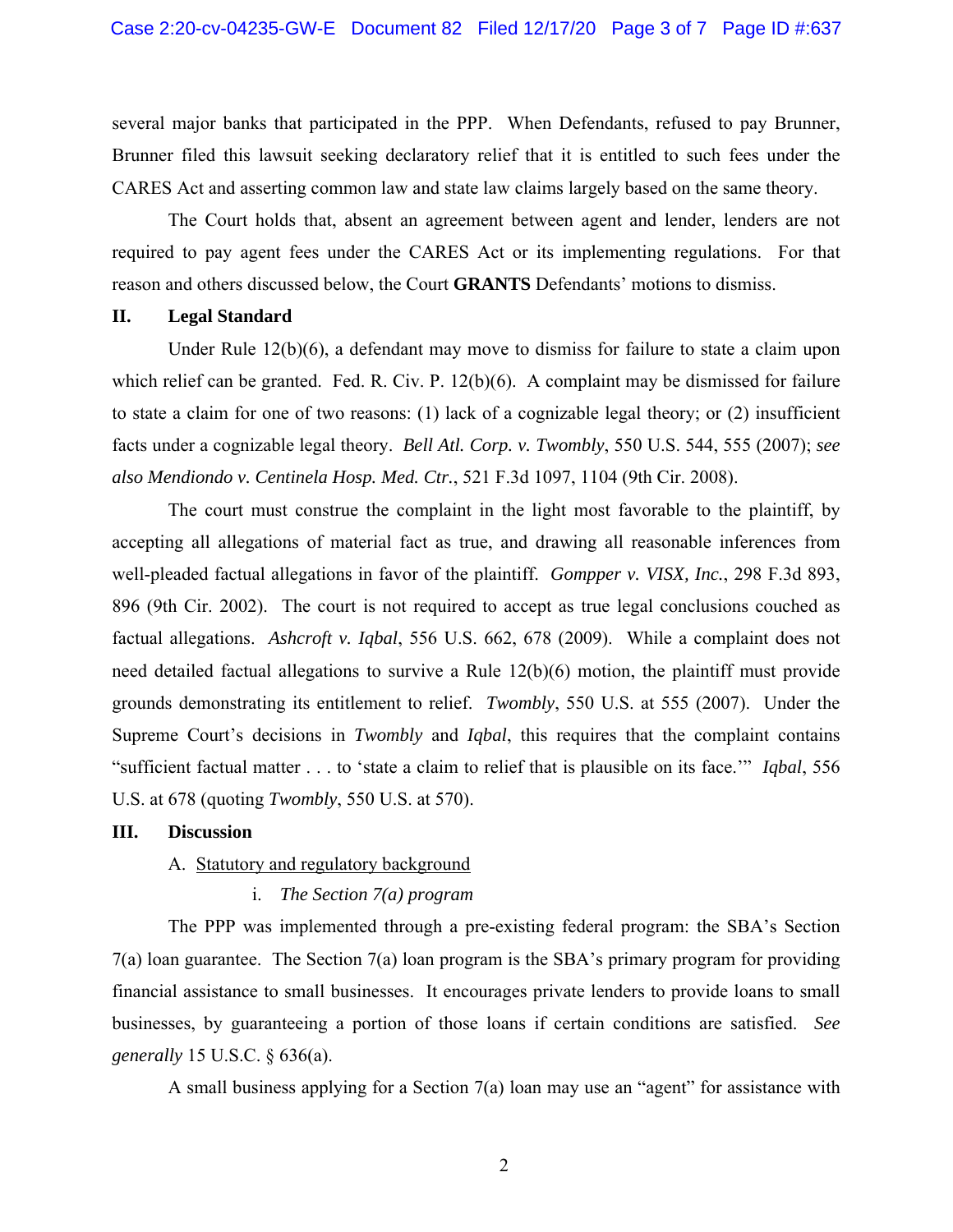the application process. 13 C.F.R. § 103.2. An agent is not required for that process and, historically, fewer than three percent of approved-loans involved agents. *See* 85 Fed. Reg. 7,627 (Feb. 10, 2020) (reporting statistics for 2013-17). An "agent" is defined as an "authorized representative, including an attorney, accountant, consultant, packager, lender service provider, or any other individual or entity representing an Applicant or Participant by conducting business with SBA." *Id.* § 103.1. These agents can be empowered to prepare or submit the application on behalf of the applicant. *Id.* § 103.1(a), (b).

When a small business chooses to use an agent, the statute and regulations governing Section 7(a) loans set out a comprehensive scheme regulating the payment of agents. First, the statute makes clear that "[n]o loan shall be made" unless the applicant "certif[ies] to the [SBA] the names of any attorneys, agents, or other persons engaged by or on behalf of such [applicant] for the purpose of expediting applications made to the [SBA] for assistance of any sort, and the fees paid or to be paid to any such persons." 15 U.S.C. § 642. The regulations clarify that an agent "must execute and provide to SBA a compensation agreement," which "governs the compensation charged for services rendered or to be rendered to the Applicant or lender in any matter involving SBA assistance." 13 C.F.R. § 103.5(a).

The regulations specify what agents must do to get paid. The SBA "provides the form of compensation agreement . . . to be used by Agents." *Id.* That form, the Form 159 Fee Disclosure and Compensation Agreement, must "be completed and signed by the SBA Lender and the Applicant whenever an Agent is paid by either the Applicant or the SBA Lender in connection with the SBA loan application." Form 159 at  $1<sup>4</sup>$  In the submitted Form 159, the "Agent must be identified, all services provided must be listed, and the party paying the fee and amount paid must also be disclosed." *Id*. If the fee the agent seeks exceeds \$2,500, the agent must provide "1) a detailed explanation of the work performed; and 2) the hourly rate and the number of hours spent working on each activity." *Id.*

The regulations also limit how much an agent may be paid. They specify that "[t]otal compensation charged by an Agent or Agents to an Applicant for services rendered in connection with obtaining an SBA-guaranteed loan must be reasonable." 13 C.F.R. § 103.5(b). Caps on what amounts are "reasonable" – defined as a percentage of the loan amount or some fixed

<sup>&</sup>lt;sup>4</sup> The agent must also sign the Form 159.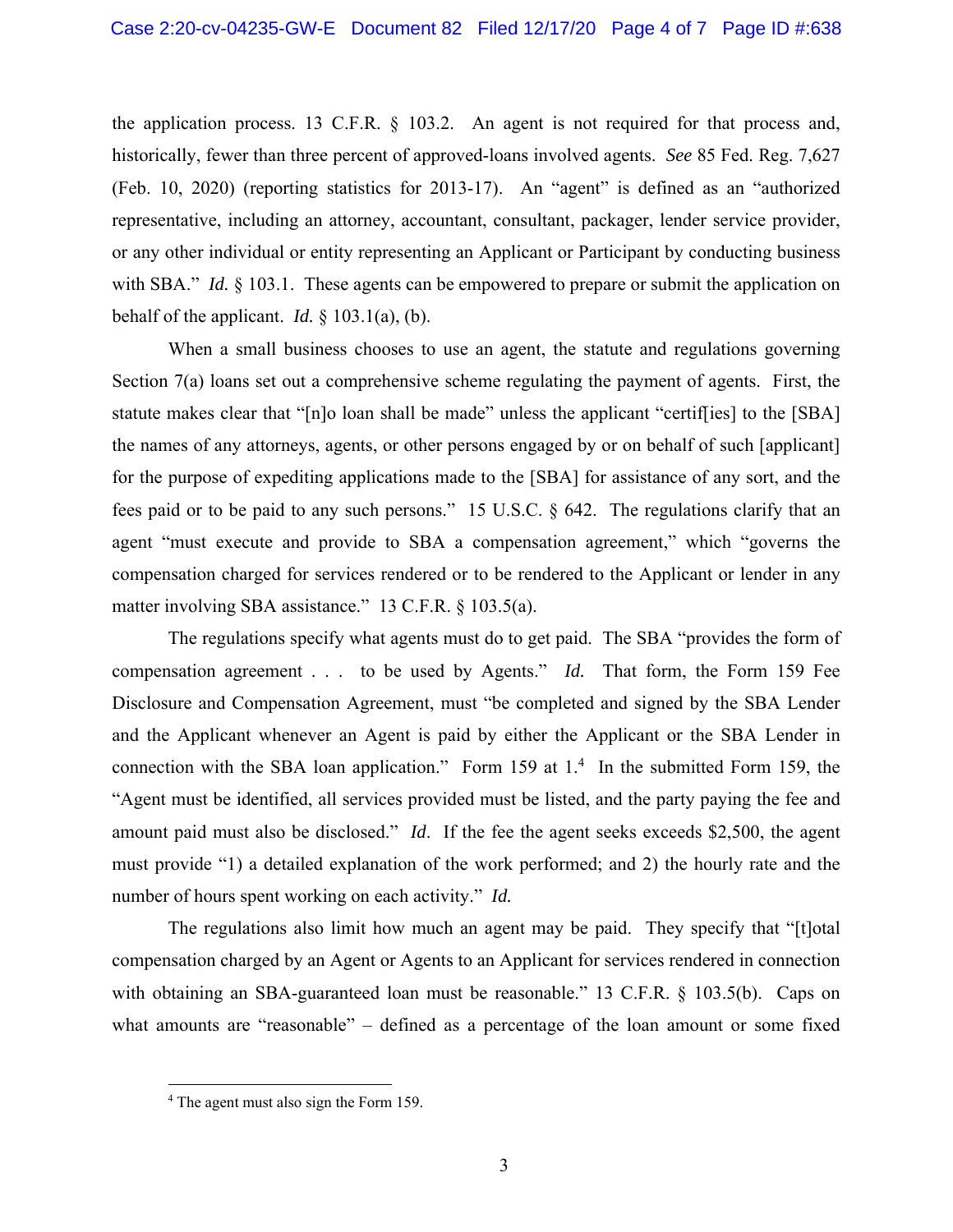amount – are set forth in the regulations. *See id.5*

#### ii. *The CARES Act and the PPP*

In response to COVID-19 pandemic, Congress passed the CARES Act in March 2020 to provide assistance to people and businesses affected. At \$2.2 trillion, the CARES Act is the largest economic stimulus bill in American history. Among other things, the Act created the Paycheck Protection Program (the "PPP"), a \$659-billion small-business loan program for eligible small businesses.

PPP loans are "guarantee[d]" by the SBA "under the same terms, conditions, and processes as a loan made under" the Section 7(a) loan program, "except as otherwise provided" by statute. 15 U.S.C. § 636(a)(36)(B). One major difference is that the PPP, unlike the broader Section 7(a) program, compensates participating lenders. The statute provides that lenders "shall" receive from the federal government a specified percentage of the loans they originate. *Id.* § 636(a)(36)(P)(i).

On agent fees, the PPP supplements the general Section 7(a) terms to set fee caps and limit agents to collecting fees from lenders only. Unlike with loans issued under the general Section 7(a) program, agents may not charge the loan applicants. The statute provides that "[a]n agent that assists an eligible recipient to prepare an application for a covered loan may not collect a fee in excess of the limits established by the Administrator. *Id.* § 636(a)(36)(P)(ii). In its Interim Final Rule ("IFR") issued just before the PPP application window opened, the SBA set forth those limits:

#### **c. Who pays the fee to an agent who assists a borrower?**

Agent fees will be paid by the lender out of the fees the lender receives from SBA. Agents may not collect fees from the borrower or be paid out of the PPP loan proceeds. The total amount that an agent may collect from the lender for assistance in preparing an application for a PPP loan (including referral to the lender) may not exceed:

<sup>&</sup>lt;sup>5</sup> "SBA considers the following amounts to be reasonable for the total compensation that an Applicant can be charged by one or more Agents:

<sup>(1)</sup> For loans up to and including \$500,000: A maximum of 3.5 percent of the loan amount, or \$10,000, whichever is less;

<sup>(2)</sup> For loans \$500,001-\$1,000,000: A maximum of 2 percent of the loan amount, or \$15,000, whichever is less; and

<sup>(3)</sup> For loans over \$1,000,000: A maximum of 1.5 percent of the loan amount, or \$30,000, whichever is less."

<sup>13</sup> C.F.R. § 103(5)(b).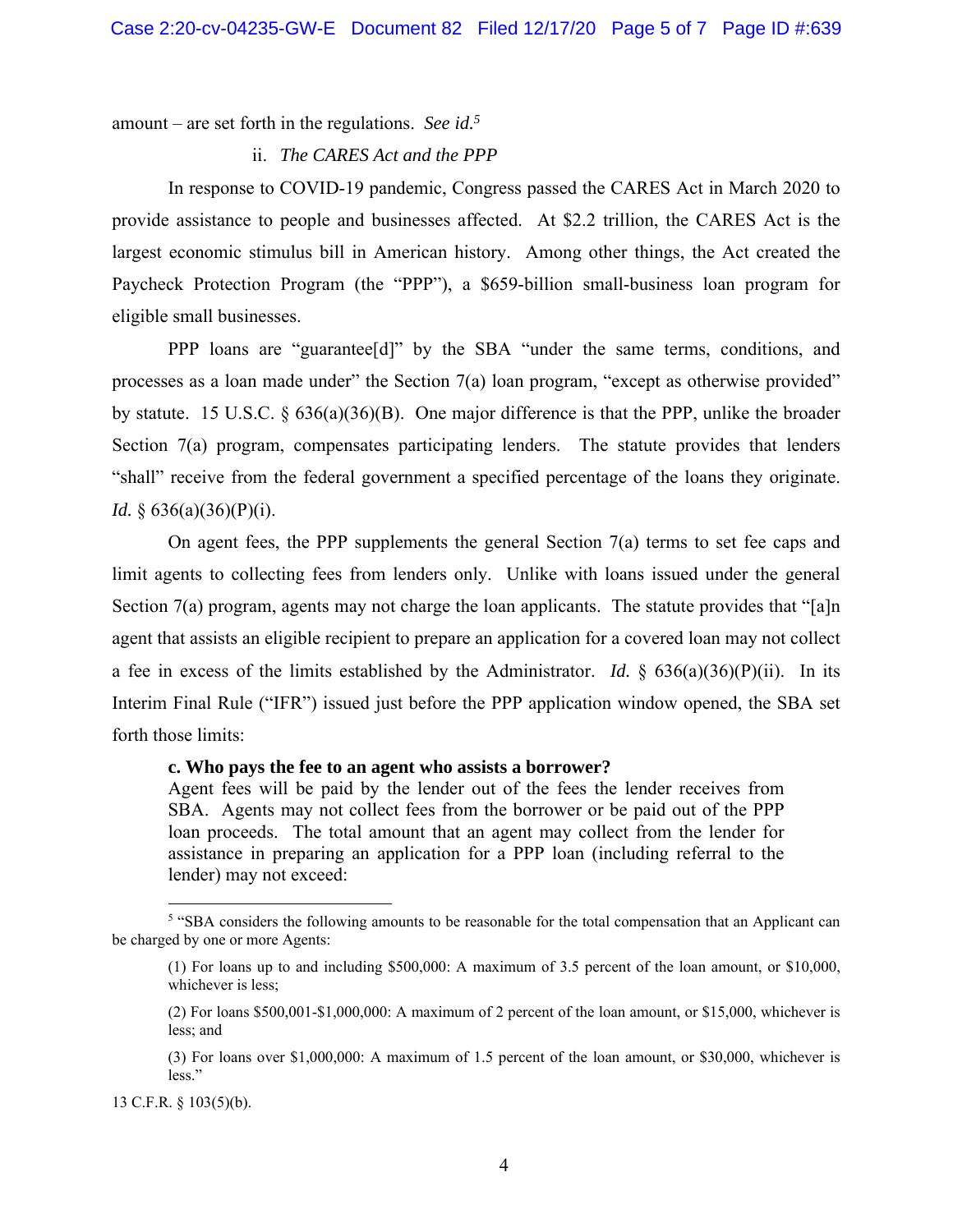i. One (1) percent for loans of not more than \$350,000;

ii. 0.50 percent for loans of more than \$350,000 and less than \$2 million;

and

iii. 0.25 percent for loans of at least \$2 million.

The Act authorizes the Administrator to establish limits on agent fees. The Administrator, in consultation with the Secretary, determined that the agent fee limits set forth above are reasonable based upon the application requirements and the fees that lenders receive for making PPP loans.

SBA Interim Final Rule, 85 Fed. Reg. 20811, 20816 (Apr. 15, 2020). The IFR therefore modified the ordinary Section 7(a) procedures by restricting from whom the agents could receive fees and by limiting the amount they could receive.

# B. Whether agents are entitled under the CARES Act to fees for PPP loans they help secure

Brunner does not allege that a Form 159 was ever submitted that would entitle it to payment. Such a Form 159 would have required not only Brunner's signature, but also the signatures of Defendants and the clients Brunner purportedly helped apply for loans (who Brunner does not identify).

Brunner's argument − that the IFR nonetheless entitles it to payment because of the language "[a]gent fees will be paid by the lender out of the fees the lender receives from SBA" − has been rejected by every court that appears to have considered the issue. IFR, 85 Fed. Reg. 20811, 20816. The fact that the PPP regulations limited from whom agents may collect fees (lenders only, not borrowers as the general Section 7(a) program allows) and how much agents may charge does not mean that agents are *entitled* to fees. Brunner claims that it makes "three unique arguments" not considered in those other cases, but none of them are persuasive. Opp. at 20. It alleges that it did "enter into a 'compensation agreement'" with its clients and insists that it "had no obligation to negotiate its fees with the lenders." *Id.* Setting aside the fact that the Form 159 itself makes clear that the lender must agree to and sign it, Brunner has not even identified its clients, let alone adequately pled that there was a compensation agreement. And for the other two arguments – both essentially arguing that Defendants wrongfully blocked Brunner from submitting a Form 159 – Brunner has not pled what those actions were.

Brunner's lawyers have brought identical lawsuits in this district, which have also been denied. *See American Video Duplicating, Inc. v. City Nat. Bank*, No. 20-cv-04036, 2020 WL 6882735, at \*6 (C.D. Cal. Nov. 20, 2020); *American Video Duplicating, Inc. v. Citigroup Inc.*, No. 20-cv-04036, 2020 WL 6882735, at \*6 (C.D. Cal. Nov. 20, 2020). The Court sees no reason